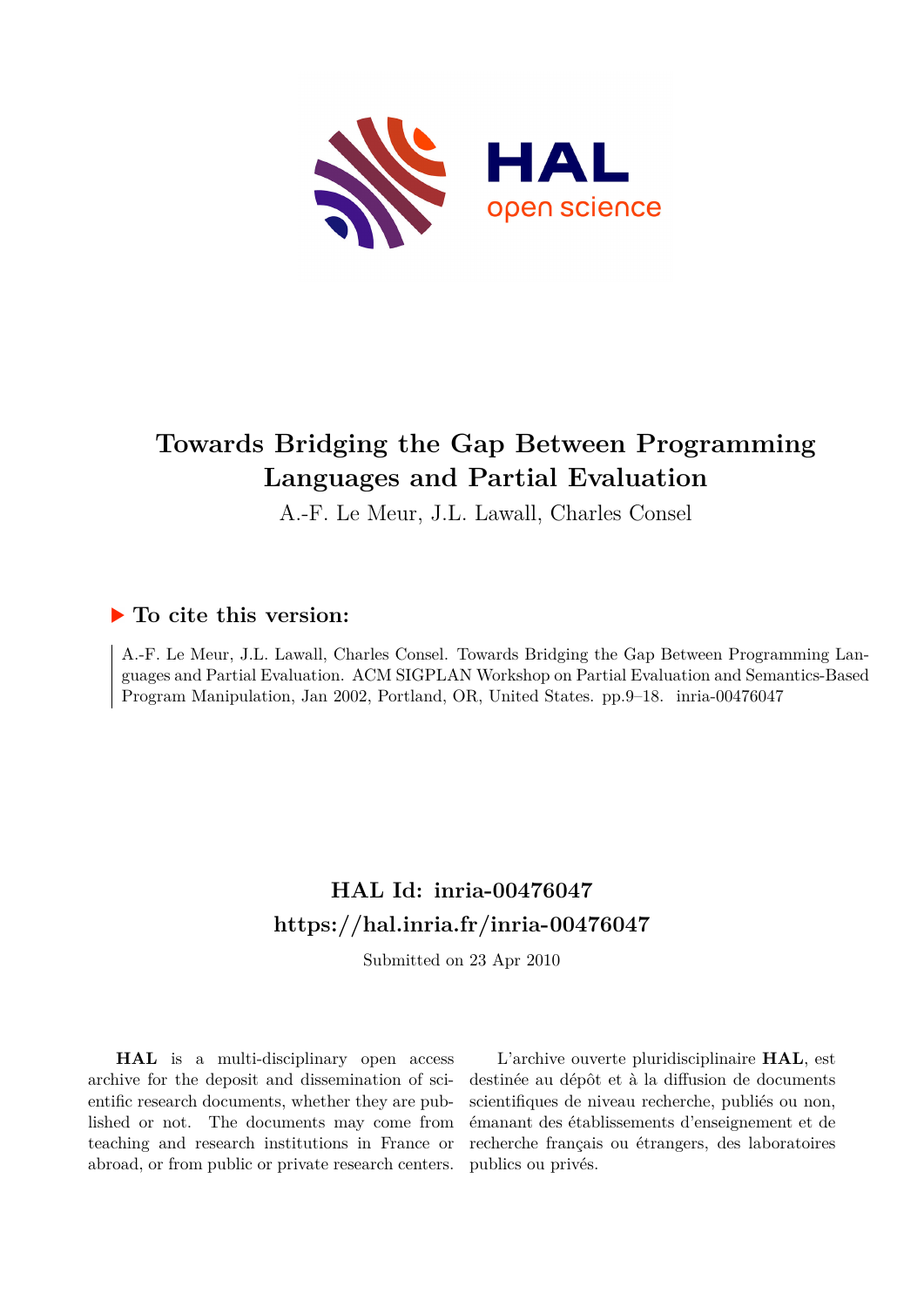## **Towards Bridging the Gap Between Programming Languages and Partial Evaluation**

Anne-Francoise Le Meur INRIA/LaBRI ENSEIRB, 1 avenue du docteur Albert Schweitzer 33402 Talence Cedex, France lemeur@labri.fr

Julia L. Lawall Dept. of Computer Science University of Copenhagen, Universitetsparken 1 DK-2100 Copenhagen, Denmark julia@diku.dk

Charles Consel INRIA/LaBRI ENSEIRB, 1 avenue du docteur Albert Schweitzer 33402 Talence Cedex, France consel@labri.fr

#### **ABSTRACT**

Partial evaluation is a program-transformation technique that automatically specializes a program with respect to user-supplied invariants. Despite successful applications in areas such as graphics, operating systems, and software engineering, partial evaluators have yet to achieve widespread use. One reason is the difficulty of adequately describing specialization opportunities. Indeed, under-specialization or over-specialization often occurs, without any direct feedback to the user as to the source of the problem.

We have developed a high-level, module-based language allowing the programmer to guide the choice of both the code to specialize and the invariants to exploit during the specialization process. To ease the use of partial evaluation, the syntax of this language is similar to the declaration syntax of the target language of the partial evaluator. To provide feedback to the programmer, declarations are checked throughout the analyses performed by partial evaluation. The language has been successfully used by a signal-processing expert in the design of a specializable Forward Error Correction component.

### **1. INTRODUCTION**

After having been intensively studied for the past twenty years, partial evaluation has now reached a mature state. Major advances have been made in understanding partial evaluation, both theoretically and practically. Many variations have been explored with respect to language paradigms and features. There are now partial evaluators for widely used languages such as C [1, 8] and Java [26].

Partial evaluation is essentially an aggressive form of constant propagation that specializes a program with respect

Permission to make digital or hard copies of all or part of this work for personal or classroom use is granted without fee provided that copies are not made or distributed for profit or commercial advantage and that copies bear this notice and the full citation on the first page. To copy otherwise, to republish, to post on servers or to redistribute to lists, requires prior specific permission and/or a fee.

PEPM '02, Jan. 14-15, 2002 Portland, OR, USA © 2002 ACM ISBN 1-58113-455-X/02/01...\$5.00

to programmer-supplied invariants. A partial evaluator simplifies static computations, which depend only on information that can be inferred from the invariants and the program structure, and reconstructs the remaining dynamic computations to form the specialized program. Numerous strategies [5, 9, 12, 15] have been developed for the specialization process, leading to a wide variety of effects that can be achieved by partial evaluation; many of these techniques have been implemented in practical partial evaluators. These tools have been applied to a wide range of realistic applications in domains such as operating systems [17, 23], scientific computing [4, 18], graphics [2, 16] and software engineering [21, 28].

Despite these advances, partial evaluation still cannot be considered completely successful, because existing tools have been almost uniquely used by designers of partial evaluators. There are three major reasons for this situation.

Inappropriate Program Structuring. A major stumbling block in the application of partial evaluation to complex programs has been the problem of detecting program patterns that offer specialization opportunities. Decomposing an implementation as collection of units that each implements a single functionality simplifies reasoning about the program structure, and can thus highlight such program patterns. Nevertheless, even when a program is cleanly structured according to the needs of the implementation, this decomposition may be too coarse-grained to be the basis of an adequate specialization strategy, either because specialization should be applied to code spread across multiple units, or because some code in these units does not present significant specialization opportunities.

Complex Configuration of Partial Evaluators. In practical applications, advanced partial-evaluation features do not always justify their costs. Thus, it is desirable to allow the programmer to control how such features are used in the partial evaluation process. Furthermore, when partial evaluation is applied to only a fragment of a program, correct specialization requires that the programmer describe the interaction between the selected program fragment and the rest of the program. Providing this kind of configuration information can be complex and error-prone, and de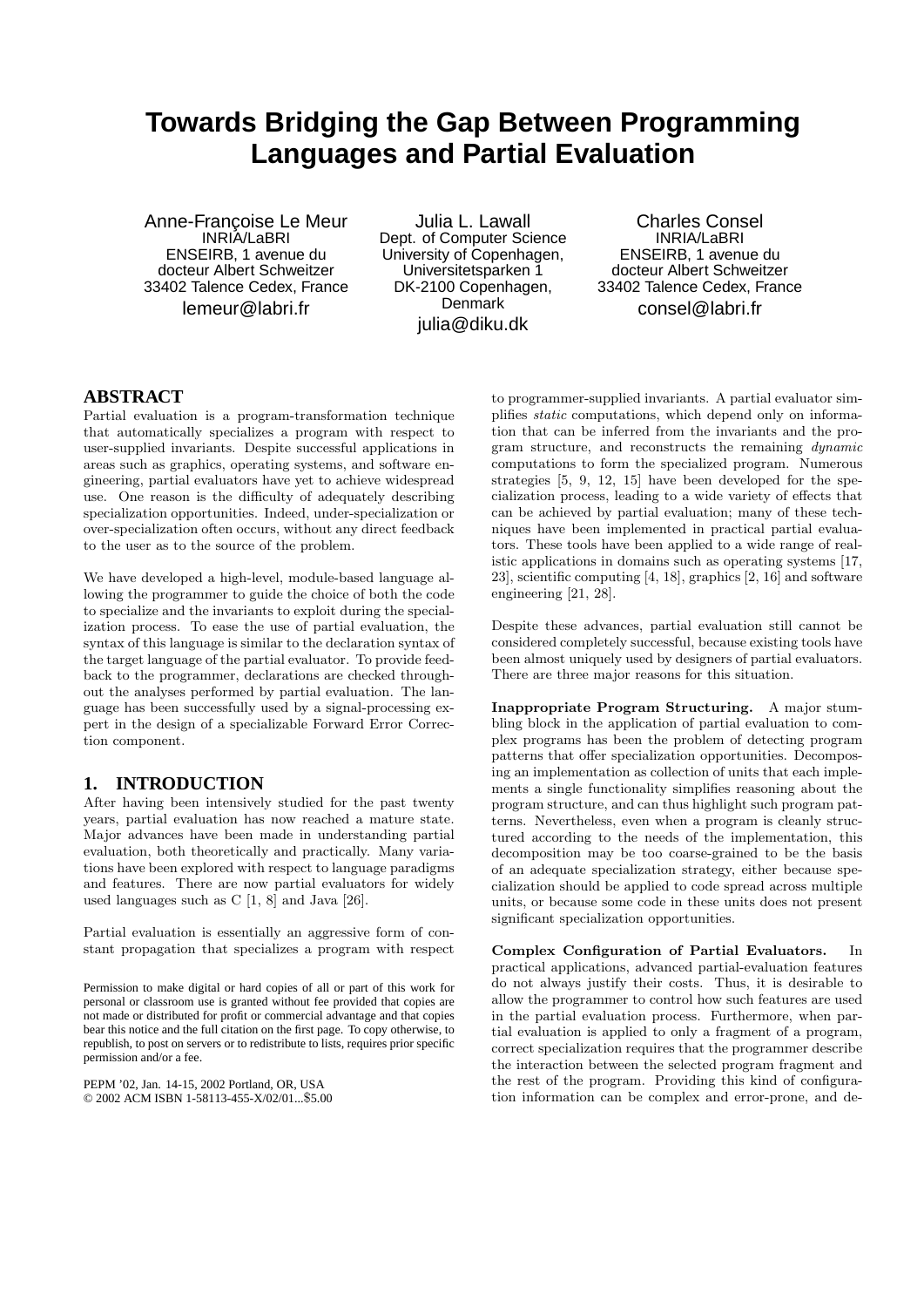tailed knowledge of the internals of the partial evaluator may be needed to understand the effect of particular declarations. When such declarations are provided in an unstructured way, the expertise incorporated in a successful use of specialization is not easily transferable.

Coarse-Grained Specialization Declarations. Successful specialization typically requires that the programmer have an intuitive understanding of how known information should propagate through the program. Nevertheless, partial evaluators typically do not provide adequate abstractions to describe specialization intentions. Indeed, to specialize a program, the programmer generally only provides information about the entry-point arguments and global variables. Partial evaluators give little high-level feedback as to the degree of specialization that can be achieved. This problem is compounded by the approximations that must necessarily be performed by any program analysis and transformation tool.

These shortcomings reflect a gap between the language used to write a program and the information needed to successfully exploit specialization opportunities. Currently, there exists insufficient support to help a programmer specify what specializations should be performed in a complex program.

#### **Our Approach**

To bridge the gap between programming languages and partial evaluation, we introduce a language that allows the programmer to declare specialization scenarios for a given program. A specialization scenario specifies what to specialize: which functions and data structures within the code are of interest for specialization, and what is their appropriate specialization context. Our approach complements existing partial evaluation techniques by providing the following:

A Language for Declaring Specialization Scenarios. We define a module-based language that allows the programmer to declare what code fragments and data structures should be processed by the specializer. The organization of this information into specialization modules localizes specialization information related to a particular functionality, and facilitates the understanding and reuse of specialization scenarios.

Automatic Partial Evaluator Configuration. Our language is independent of the configuration language of the targeted partial evaluator, and indeed borrows heavily from the standard C declaration syntax. Specialization modules can be translated automatically into the configuration declarations accepted by existing partial evaluators, modulo the features provided by the target partial evaluator.

Checking of Fine-grained Specialization Declarations. A specialization scenario declares the binding-time properties of each function, data structure and global variable. These declarations can be checked during the preliminary analyses performed by the partial evaluator. Such checking ensures that information derived from the programmersupplied invariants is propagated according to the programmer's expectations, as defined by the declarations, thus improving the predictability of partial evaluation.

## **Contributions**

We present a declaration language aimed at bridging the gap between the C programming language and existing partial evaluators. Our contributions can be summarized as follows.

- We make partial evaluation accessible to non-experts by providing a high-level language that is close to the C programming language and abstracts complex partial evaluation concepts into easy-to-use and intuitive declarations.
- The use of this language makes partial evaluation more predictable because it allows the programmer to specify how binding-time properties should be maintained throughout the program.
- We have developed a compiler for our language that automatically generates configuration declarations for the partial evaluator Tempo. Tempo has been developed by the Compose group [8] and successfully applied to applications in various domains [17, 21, 22, 23].
- As a proof of concept, we have implemented in Tempo our strategy to check the coherence between the programmer's declarations and the transformations performed during specialization.

We are currently using our approach in the context of a larger project in the Compose group to develop specializable system components together with operating-system programmers. Such programmers are typically unfamiliar with partial evaluation, but are very knowledgeable and demanding regarding code optimization. We have already developed, with the help of non-experts in partial evaluation, generic components that enable the rapid generation of efficient Forward Error Correction encoders through specialization [19]. We have found that the use of specialization scenarios makes partial evaluation more accessible and effective, makes the expertise needed to specialize an application explicit and re-usable, and promotes the development of generic code without sacrificing performance.

The rest of this paper is organized as follows. First, we define the declaration language in Section 2. Then, Section 3 describes the compilation of the specialization declarations. Section 4 first describes our strategy to ensure that the desired degree of specialization is achieved and then presents the specialization process and its correctness. Related work is discussed in Section 5. Finally, Section 6 concludes and suggests future work.

### **2. DECLARATION LANGUAGE**

Applying specialization to an already-developed program is a difficult task. The programmer has to study the code to identify code fragments that contain interesting specialization opportunities, and then to describe the interaction between these code fragments and the rest of the program. A promising alternative is to take specializability into account during program development. At this stage genericness can be encoded using strategies that are known to specialize well, and the program can be structured such that there is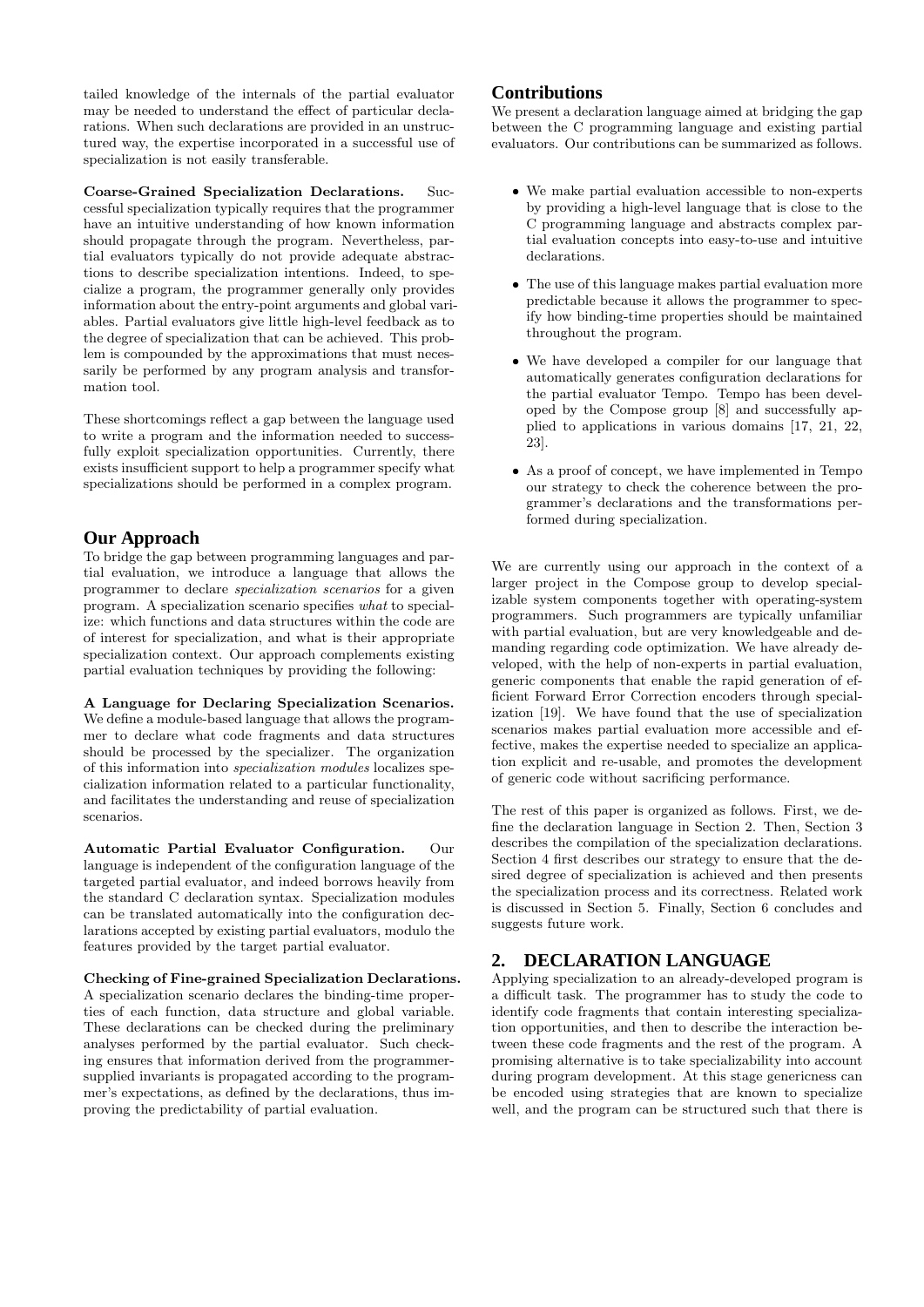a clean separation between the code to be specialized and the rest of the program. So that this design effort can usefully guide specialization, we propose a language that allows the programmer to clearly describe the scenarios in which specialization is beneficial.

#### **2.1 Design Decisions**

At minimum, description of a specialization scenario must declare the program point at which specialization should begin and the variables with respect to which the code should be specialized. Nevertheless, experience has shown that this amount of information is not sufficient to ensure that an automatic partial evaluator can carry out the programmer's intentions. Declaring the binding-time properties of every program construct, however, is excessively burdensome for the programmer and can over-constrain the specialization process. Instead, we propose that the programmer declare the binding-time properties of global variables, data-structure components, and function parameters. The binding times of these constructs are then fixed according to these declarations at each reference point throughout the program, but the binding times of local variables, for which the programmer does not provide any declarations, can vary according to the strategy taken by the partial evaluator. This approach allows checking of the programmer's intentions pervasively throughout the program, but allows the specialization process to benefit from particular features of the partial evaluator intraprocedurally.

To reduce the overhead in learning how to apply specialization, the means of specifying a specialization scenario should borrow as much as possible from the syntax of the target language. Our specification language is targeted towards C programs, and thus the declarations of specialization properties amount to annotated C declarations. To facilitate understanding of a specialization process, related scenarios are grouped into modules. Multiple modules can be declared for a single code fragment, corresponding to multiple visions of its specializability. Alternatively, multiple scenarios can be declared for a given C construct in a single module.

## **2.2 Example**

The function dot shown below, implements the multiplication of two integer vectors. It first checks that the vectors have the same size, aborting using the function error if they do not, and then computes the dot product.

```
struct vec {int* data; int length;};
int dot(struct vec* u, struct vec* v) {
  int i = 0;
  int sum = 0:
  if (u->length != v->length) error();
  while(i < u->length) {
    sum += u->data[i] * v->data[i];
    i++;}
  return sum;
}
```
The function dot is an example of a function that presents several specialization opportunities. If the size of both vectors is static, the size test can be reduced and the while loop can be unrolled. If the data of one of the vectors is static,

| Module vector f                                      |  |  |  |  |  |
|------------------------------------------------------|--|--|--|--|--|
| .                                                    |  |  |  |  |  |
| Defines {                                            |  |  |  |  |  |
| From dotproduct.c {                                  |  |  |  |  |  |
| VecDS:: struct vec                                   |  |  |  |  |  |
| $\{D(int*) \text{ data}; S(int) \text{ length}; \};$ |  |  |  |  |  |
| (2)<br>VecSS:: struct vec                            |  |  |  |  |  |
| $\{S(int*) \text{ data}; S(int) \text{ length};\}$   |  |  |  |  |  |
| (3)<br>Btdot1::intern dot                            |  |  |  |  |  |
| (VecDS(struct vec) $S(*)$ u,                         |  |  |  |  |  |
| $VecDS$ (struct vec) $S(*)$ v)                       |  |  |  |  |  |
| needs{Bterr;};                                       |  |  |  |  |  |
| Bterr::extern error();                               |  |  |  |  |  |
| Btdot2::intern dot                                   |  |  |  |  |  |
| (VecSS(struct vec) $S(*)$ u,                         |  |  |  |  |  |
| $VecDS$ (struct vec) $S(*)$ v)                       |  |  |  |  |  |
| needs{Bterr;};                                       |  |  |  |  |  |
| . } }                                                |  |  |  |  |  |
| Exports {VecDS; VecSS; Btdot1; Btdot2; }             |  |  |  |  |  |
| ł                                                    |  |  |  |  |  |

Figure 1: Specialization module vector

then this data can be inlined into the code. The specialization module vector, shown in Figure 1, describes these specialization opportunities. The opportunities associated with each program construct are as follows:

Data structure vec: The scenarios VecDS (line 1) and VecSS (line 2) describe binding-time properties of the structure vec that can allow useful specialization. In both scenarios, the variable length, representing the size of the vector, is declared to have the type S(int), indicating that the size should be static, and thus enabling array-bounds checks to be eliminated by specialization. In VecDS, the variable data, representing the data of the vector, is declared to have the type D(int \*), indicating that the data should be dynamic. In VecSS, the data is required to be static, which allows this data to be inlined.

Function dot: The scenarios Btdot1 and Btdot2 specify several scenarios for the dot function. The scenario Btdot1 (line 3) says that dot can be specialized when the pointers u and v are both static and when the vectors to which they refer satisfy the scenario VecDS. The scenario Btdot1 must also describe the specialization behavior of other functions referenced by dot, here only error. The declaration needs{Bterr;} (line 4) indicates that the scenario Bterr (line 5) should be used whenever error is invoked. This scenario indicates that error should be considered as extern, meaning that it is of no interest for specialization. The specialization module also defines the scenario Btdot2 (line 6), which specifies that the function can be specialized if the size of both vectors is static, and the data of the vector referenced by u is static as well. A third scenario could be defined for the case where the data of the vector referenced by v is static.

Once all scenarios have been defined, we make them accessible to other specialization modules by adding the scenario names to the section Exports (line 7). The scenario Bterr is not exported, as the function error is for local use only.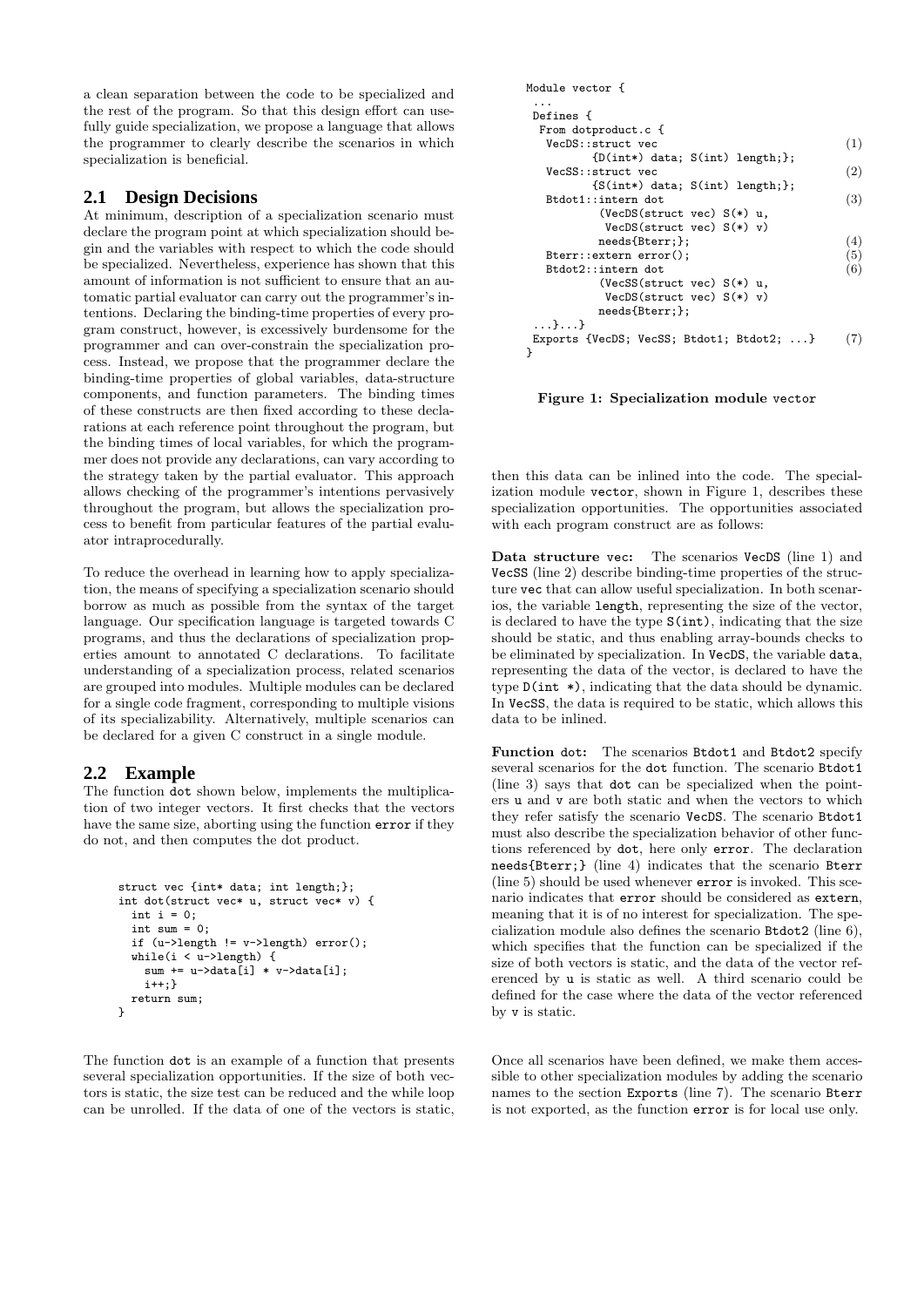```
module ::= Module module\_id{ \{ (imports) }^? defines exports }
imports ::= Imports
                   \{ (From file \{ (seen_id; )^+ \} )^*)
defines ::= Defines
                   \{(\text{From file } \{ (definition_i)^+ \})^* \}definition ::= global\ def \ | \ struct\ def \ | \ proc\ defglobal\_\textit{def} ::= \textit{seen_id}::\textit{bt}.\textit{info} \textit{var_id}struct\_def ::= scen\_id::struct\_struct\_id\{ (bt\textit{info} \textit{field} \textit{id}; )^+ \}proc\_def \ ::= scen\_id::def\_mode \ proc\_id((params)^{?})(needs\_list)^{?}params \quad ::= (bt\_info \ p\_id, )^* \ bt\_info \ p\_id\int (bt\_info, )^* bt_info
def_model ::= \texttt{extern} | \texttt{intern}needs\_list ::= needs \{ (scen_id; )^+ \}bt_info ::= base_bt (base_type)
                 | pointer | array | struct
base\_bt ::= S | D
pointer  ::= bt\_info base bt(*)array \quad ::= \text{ } bit\_info \text{ } base\_bt \in []struct ::=seen_id(\text{struct }struct_id)base_type ::= int | long | char | ...
exports ::= Exports \{(\text{seen}_id;)^+\}
```
Figure 2: Syntax of the specification language

This simple example shows how, using our high level language, the programmer can describe multiple scenarios in which code fragments specialize well.

#### **2.3 Specification Language**

The syntax of the language of specialization declarations is defined in Figure 2. A specialization module is introduced by the keyword Module and consists of the name of the module, followed by three sections: imports (which is optional), defines and exports.

Imports The imports section, introduced by the keyword Imports, allows the current module to refer to specialization scenarios defined in other modules. Scenarios can be imported from multiple modules, each specified by the declaration

From  $\mathit{file}$   $\{(\mathit{seen\_id}\,;\bm{)}^+\}$ 

where *file* refers to a file containing the definition of another module. Within each such declaration, multiple scenarios can be imported.

Defines The defines section, introduced by the keyword Defines, lists a collection of specialization scenario definitions. Each scenario is associated to a C construct defined in the source file specified by the declaration From file. Scenarios can be declared for the following kinds of program constructs:

Global variables The declaration

scen id::bt info var id

creates a specialization scenario scen id, that associates the specialization information  $bt\_info$  with the global variable var id. Specialization information is described by decorating the type of the variable with either simple binding times (S or D) or, in the case of a structure type, with the name of a specialization scenario. These declarations must be well-formed: a dynamic pointer cannot be declared to point to a static value.

#### Data structures The declaration

scen\_id::struct struct\_id  $\{(bt\_info\ field\_id\cdot)^+\}$ 

creates a specialization scenario scen id that describes the specialization information associated with each field of the structure struct id.

#### Functions The declaration

scen\_id::def\_mode proc\_id  $((params)^?)(needs_list)^?$ 

creates a specialization scenario scen id that describes the specialization information of the parameters of the function *proc\_id*. The definition mode *def\_mode* of this function scenario is intern if the function should be specialized, and extern otherwise. If the function proc id calls other functions or declares local variables of structure type, the specialization scenarios that apply to these objects must be declared as well, using the needs list.

Exports The exports section, introduced by the keyword Exports, lists the scenarios defined by the current module that are exported for use in other modules.

Specialization modules can be easily constructed by copying and annotating declarations already present in the C source file. Nevertheless, one could imagine an interactive tool that allows the user to decorate the source program with binding times, and that then automatically generates a specialization module expressed using the above syntax. We leave this development to future work.

### **3. SPECIALIZATION MODULE COMPILA-TION**

Specialization modules can be compiled into the declarations processed by a particular partial evaluator. The inputs to such a compiler are the name of a scenario and the name of the module that exports this scenario. Based on this information, the compiler collects a graph of dependent scenarios, in which it records for each scenario the name of the corresponding C construct, the source file defining the construct, the binding time constraints associated with the construct, and the referenced scenarios. For each specialization module associated with a scenario in this graph, the compiler checks coherence within the module (e.g., only scenarios defined in the current module can be exported) and between the module and the source program  $(e.g., the signature of a)$ construct declared in a module must match the signature of the corresponding construct in the source program indicated by the From keyword). The information stored in the graph of dependent scenarios is then used both to configure the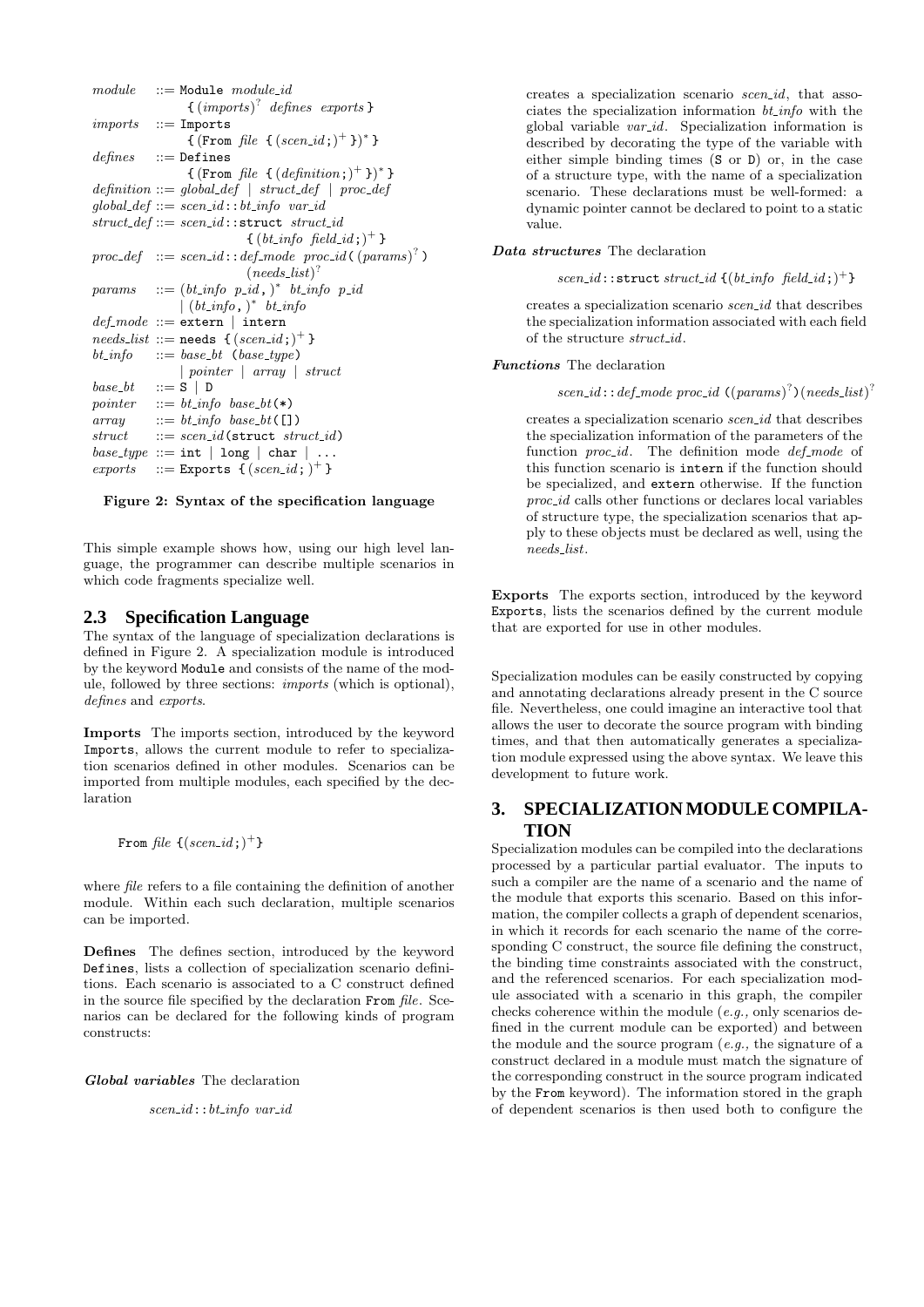targeted partial evaluator and to provide the binding-time constraints to check during the analyses.

We have implemented a compiler that processes a specialization module and a source program to produce the configuration information required by the partial evaluator Tempo. Because Tempo expects the source program to be presented as a single source file, the compiler extracts the fragments of code to be specialized from the source program and reassembles them to form a single C source file. Tempo configuration directives are also automatically generated. For example, a description of the binding time of each entrypoint argument is constructed in the format expected by Tempo. When some arguments have complex types, writing such a description by hand can be tedious and error-prone.

#### **4. VERIFICATION AND SPECIALIZATION**

A specialization module declares the context to which a code fragment should be specialized, and how specialized functions referred to within the code fragment should interact. To ensure that this degree of specialization is achieved, we augment the standard partial evaluation process to check that these declarations are respected. The key issue is to ensure that information declared to be static is propagated pervasively through the program.

Offline partial evaluation is divided into an analysis phase that determines what can be simplified based on the known information, followed by a specialization phase that simplifies the selected computations and reconstructs the remaining computations to form the specialized program. Declarations are checked during the analysis phase. We begin by describing the strategies used for these checks. We then show that specialization, which is defined independently of the binding-time declarations, both respects the semantics of the source program (the standard correctness criterion for a partial evaluator) and respects the declarations, thus ensuring that the desired degree of specialization is achieved.

#### **4.1 Verification Strategy**

The degree of specialization is determined by the binding times of location references, because these are the points through which static values are propagated within the program. Thus, the analysis of each variable reference and dereference expression checks that the binding time matches the declarations on the possible referenced locations. In other cases, we follow a more lazy verification strategy, allowing the inferred binding time for a location to conflict with the specified binding time, at points where the value of the location is not actually used.

Several aspects of our verification strategy are illustrated by the following artificial example, where all irrelevant computations have been removed. For conciseness, we indicate binding-time constraints by direct annotation of the types in the source program, rather than in a separate specialization module. Possible annotations are  $\mathcal S$  (static),  $\mathcal D$  (dynamic), and  $U$  (unspecified). The aliases of a dereference expression are indicated by a superscripted set.<sup>1</sup> Static terms are underlined.

$$
intD d;
$$
  
void main() {  
int<sup>U</sup> a = 3;  
f (ka, ka); (1)

$$
\begin{array}{c}\n\text{int } f(\text{int}^{\mathcal{D}} *^S x, \text{ int}^S *^S y) \\
\text{int}^{\mathcal{U}} *^{\mathcal{U}} *^{\mathcal{U}} z = \&y\n\end{array}
$$

$$
\frac{y = \&d}{\ast x^{\{a\}} = d;}
$$
\n(2)\n(3)

if (d) 
$$
\underline{x} = NULL;
$$
 (4)

$$
\mathbf{x} = \mathbf{y};\tag{5}
$$

$$
\begin{array}{c}\text{return } *(*z^{\{y\}})^{\{d\}};\\ \end{array}
$$
\n(6)

Binding times of locations are modified or referenced in the analysis of function calls, assignments, conditionals, variables references, and dereference expressions. The treatment of these constructs interacts with the verification process as follows:

- Function calls: The specialization scenario for a function specifies binding times for the parameters at each possible level of indirection. All of these binding times are checked at the call site. In the example above, the scenario for f specifies that both arguments should be static pointers, and that a dereference of x should be dynamic while a dereference of y should be static. At the call site, in line 1, both arguments are &a, which is a static pointer to a static value.<sup>2</sup> Because a static value can be coerced to be dynamic, a completely static integer-pointer binding time of &a is compatible with the declaration of **x** as  $int^{\mathcal{D}} *^{\mathcal{S}}$  and the declaration of y as int $^{\mathcal{S}}$  \* $^{\mathcal{S}}$ .
- Assignments: For an assignment, we adopt a more lazy strategy. We check that the binding time of the assigned value is compatible with the constraints on the possible affected locations, to verify that information is flowing through the program according to the programmer's intentions, but do not check the compatibility of constraints and binding times for aliases implicitly affected by the assignment.

Verification of the assignment  $y = \&d$  (line 2) illustrates this laziness. The static binding time of &d satisfies the declaration of y as  $int^S *S$ , despite the fact that d is declared to be dynamic. The correspondence between the binding time of d and the specification on the result of dereferencing y is not checked at this point, because the binding time of \*y has no impact on specialization of the assignment statement.

Another example of the lazy treatment of assignments is provided by the assignment  $*x = d$  (line 3). The assignment itself satisfies the declaration for the affected locations \*x and a, but does not satisfy the declaration for \*y, which also has a as an alias. Again, this mismatch is not detected until there is a reference to \*y.

<sup>1</sup>Some form of alias analysis within the partial evaluator is essential for correct treatment of a language including pointers, such as C. Alias information is not derived from

the declarations in the specialization module.

<sup>&</sup>lt;sup>2</sup>The address of a variable is always considered static.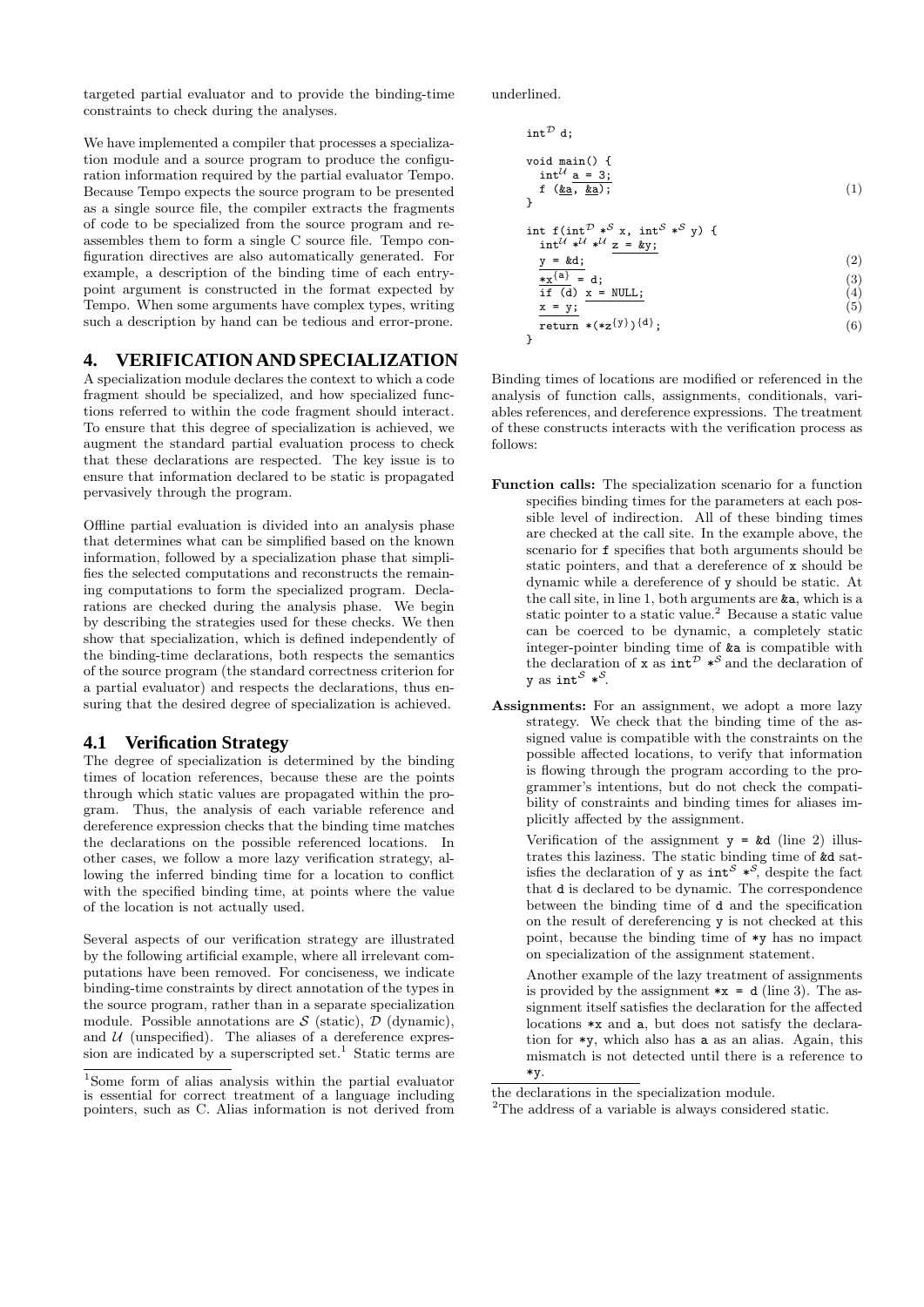Dynamic conditionals: A standard technique for treating a static assignment in a dynamic conditional or loop is to consider the possibly affected locations to be dynamic following the conditional or loop construct. We do not check this inferred binding time until such a location is actually referenced.

In line 4, x is assigned to NULL within a dynamic conditional statement. NULL is static, in correspondence to the constraint on x, but following the conditional statement, x is considered dynamic. This adjustment of the binding time is not checked. The explicit assignment of x to y in line 5 restores the correct binding time of x.

Variable reference or dereference expression: In the case of a variable reference or a dereference expression, we check that the constraint on the location is compatible with its inferred binding time, but do not check such compatibility for all possible dereferences of the location. This laziness is illustrated by the reference to y in line 5. Although the previous assignment to y,  $y = \&d$ , causes the binding time of  $*y$  to conflict with the declaration on y, this declaration is not checked in line 5, which only references the value of y itself.

A dereference that involves an alias created by functionparameter bindings must respect both the declaration for the referenced location and the declarations for the parameters. The dereference \*\*z in line 6 respects the constraints on z and the referenced location d, both of which allow the value to be dynamic, but because the relationship between z and d is derived from the parameter y, which requires that the dereferenced value should be static, an error is signaled.

We show the feasibility of this approach by defining an offline partial evaluator for a simple imperative language in Appendix A. This partial evaluator is flow sensitive and allows for a precise treatment of pointers via an alias analysis. Loops and recursion are not treated, but can be added using standard techniques [3], as done in our implementation.

#### **4.2 Specialization**

The specialization phase simplifies the static constructs and reconstructs the dynamic constructs to form the specialized program. Because programmer declarations are completely encoded into the results of the analyses, they are not directly referenced during the specialization phase. A standard specializer can thus be used.

Soundness with Respect to the Semantics: The standard criterion for soundness of a partial evaluator is that, if specialization with respect to some static inputs succeeds. execution of the specialized program with respect to some dynamic inputs should produce the same result as execution of the original program with respect to both the static and the dynamic inputs. We can show that this property holds, independently of the constraints, whenever at each point in the analysis process the binding-time analysis annotates each location reference with a binding time that is greater than or equal to the current inferred binding time for the location, as recorded in the current binding-time environment. Because the use of constraints in each case produces

a binding time with this property, soundness of the partial evaluator is not affected by the verification of constraints during the binding-time analysis.

Soundness with Respect to the Programmer's Declarations: Intuitively, specialization that respects the programmer's declarations should produce a specialized program in which all variables declared to be static have been removed. Unfortunately, as outlined in Appendix A, the existence of non-liftable values (static values, such as addresses, that have no meaningful representation in the specialized program) implies that this goal is not achievable without undesirably restricting the set of programs that is accepted for specialization. We thus allow variables that are declared to be static but have a non-liftable value to occur in certain contexts in the specialized program.

We distinguish between two kinds of contexts in which an expression can occur: static contexts and dynamic contexts. A static context is one where simplification can necessarily occur if the context is filled with a static expression. For example, a context whose hole is the test expression of a conditional statement is static. Conversely, a dynamic context is one where no simplification can necessarily occur even if the context is filled with a static expression. For example, a context whose hole is one argument of a binary operator is dynamic.

We annotate the semantics of the source language such that each step in the treatment of an expression is annotated with the context in which the expression occurs. For example, the annotated semantics of a variable reference and a dereference expression are as follows, where  $b$  is either  $S$  or  $D$  according to whether the context of the current expression  $E$  is static or dynamic respectively,  $\rho$  is a store mapping locations to values, and  $x_\ell$  is the location associated with the variable x (this location is determined implicitly):

$$
\frac{b, \mathbf{x}_{\ell} \mapsto v \in \rho}{b, \rho \models_{\mathbf{e}} \mathbf{x} : v}
$$
\n
$$
\frac{D, \rho \models_{\mathbf{e}} E : l \qquad b, l \mapsto v \in \rho}{b, \rho \models_{\mathbf{e}} * E : v}
$$

The annotations have no effect on the values associated with expressions or locations by the semantics. Thus,  $b, \rho \models_{e} E$ : v in the annotated semantics if and only if  $\rho \models_{e} E : v$  in the original semantics, and  $b, l \mapsto v \in \rho$  in the annotated semantics if and only if  $l \mapsto v \in \rho$  in the original semantics.

Using this annotated semantics, we can then prove that execution of the specialized program according to the annotated semantics never references a location associated with a variable declared to be static in a static context, and never references a location associated with a variable of liftable type (non-pointer type, for C programs) declared to be static in a dynamic context. The proof follows from the fact that the evaluation-time analysis only reannotates a static expression having a non-liftable value when this expression occurs in a dynamic context.

#### **5. RELATED WORK**

The difficulty of obtaining a desired specialized program by automatic techniques alone has led to a variety of approaches that allow the programmer to control the specialization process. Most of the previous proposals require annotations to be placed in the source program, in some cases violating the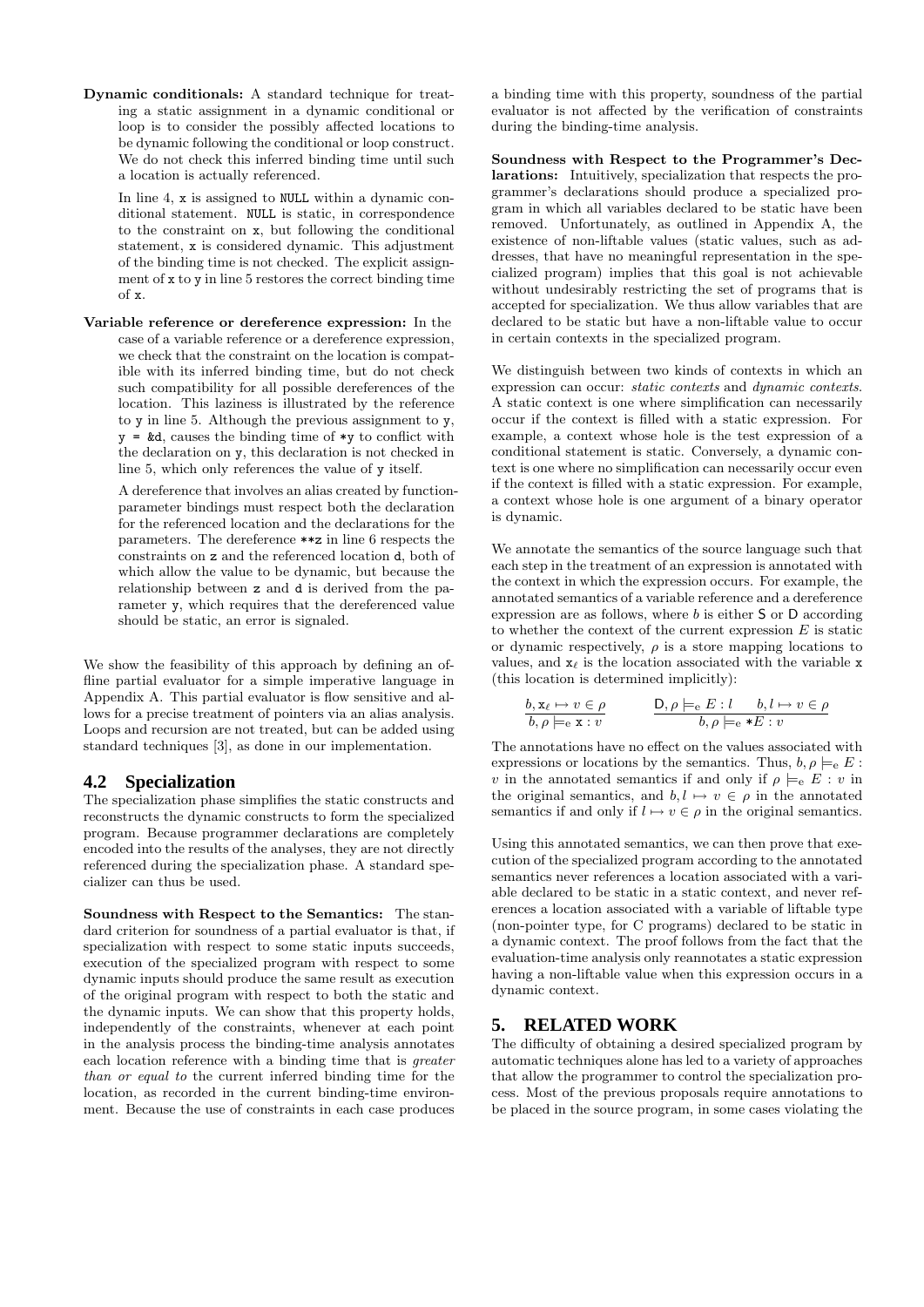syntax of the original source language. Some strategies allow only one possible annotation per function definition. Except for specialization classes [29], none of the previous strategies provide any structuring of the specialization declarations.

DyC The DyC run-time specialization system includes annotations that allow the programmer to control various aspects of the specialization process, including the propagation of specialized values [13]. Annotations are distributed throughout the source code, implying that the source program is no longer a standard C program.

Based on user annotations identifying static variables, DyC automatically infers the region of code to be specialized. Although the annotation language allows the programmer to control many aspects of the strategy used in this inference, no feedback is given as to the region actually selected. Besides the lack of precision inherent in any static analysis engine, the inference of the specialized region in DyC is further complicated by the integration of DyC with the Multiflow compiler, which has been observed to obscure the relationship between the programmer annotations and the source code [13].

C-Mix The C-Mix partial evaluator for the C programming language provides annotations that control the binding-times of variables and external function calls [6]. Annotations can be provided in the source file, in a script file, or on the command line. Variables can be annotated as either static or dynamic. If a dynamic binding time is inferred for a variable declared to be static, an error occurs. If a static binding time is inferred for a variable declared to be dynamic, the binding time is coerced to be dynamic. While we use the same verification strategy, the flow-insensitivity of C-Mix implies that some programs that are accepted because of the laziness of our verification strategy are rejected by C-Mix. Overall, the annotations of C-Mix are directed towards variables, whereas our annotations are more finegrained, applying to each kind object that can be referenced via a variable, as indicated by the variable's type. For example, C-Mix annotations cannot declare the binding time of a variable dereference to be different from the binding time of the variable itself.

Schism The Schism partial evaluator for a pure subset of the Scheme programming language provides the filter mechanism that allows the programmer to specify which static arguments should be propagated into the body of a specialized function [7]. Because filters use the normal Scheme syntax, they can be macro-expanded away to allow normal execution of the source program. A filter can include computation on the binding-times of the arguments, thus allowing the programmer to declare multiple strategies for a single function. Nevertheless, specialization information is still distributed across the program source code.

Fabius The Fabius run-time code generation system for the ML programming language requires the user to separate the static and dynamic arguments of each function by currying, such that the first argument contains the static information and the second argument contains the dynamic information [20]. This strategy typically requires modification of the source program and can express only one specialization strategy per function, but because the binding-time specification uses no special syntax, it allows the program to be executed normally as well as being specialized.

Multi-level languages Multi-level languages, such as Meta-ML [27] and 'C [11], provide a high-level notation for describing the construction of code fragments. While such languages allow the construction of specialized code satisfying precise programmer specifications, such complete annotation is more tedious than the annotation of function parameters suggested by our approach. Furthermore, the source program is not written using a standard language, and can thus only be processed by the specific tool.

Specialization classes Specialization classes are a declarative notation for specifying specialization opportunities in Java programs [29]. Declarations focus on the interaction between the original program and the specialized code. A specialization class indicates the names of the methods at which to begin specialization, identifies the static arguments, and selects between compile-time and run-time specialization. This information is compiled into a description of the specialization context of the entry point, and the original definition of the entry point function is modified to choose between the specialized and unspecialized versions. Nevertheless, there is no programmer control of how the specialization process is carried out.

Conceptually, our approach is complementary to the use of specialization classes. A specialization module provides user control over the specialization process itself. Like a specialization class, a specialization module allows the programmer to describe the binding-time properties of the entry point. The declarations of the binding times of function parameters, global variables, and data structures allow the programmer to further describe how the information derived from the static entry-point arguments should propagate through the program.

Annotations used in other kinds of automated tools The importance of providing user information to direct and make tractable automatic techniques has long been recognized in the areas such as theorem proving [10], and is beginning to be recognized in the area of program analysis as well [14, 25].

### **6. CONCLUSION**

We have presented a high-level language that enables the programmer to declare what code fragments and data structures of a program should be specialized. Our language hides complex partial evaluation concepts and allows non-experts to intuitively declare specialization properties. These properties are checked during the specialization process. Specialization declarations are organized into specialization modules, allowing a structured and modular approach to specialization. This approach has been implemented in the partial evaluator Tempo.

Our principal goal has been to enhance the usability of partial evaluators. To this end, we have designed a declaration language that is independent of particular features of a specific partial evaluator. The verification of these declarations during partial evaluation improves the predictabil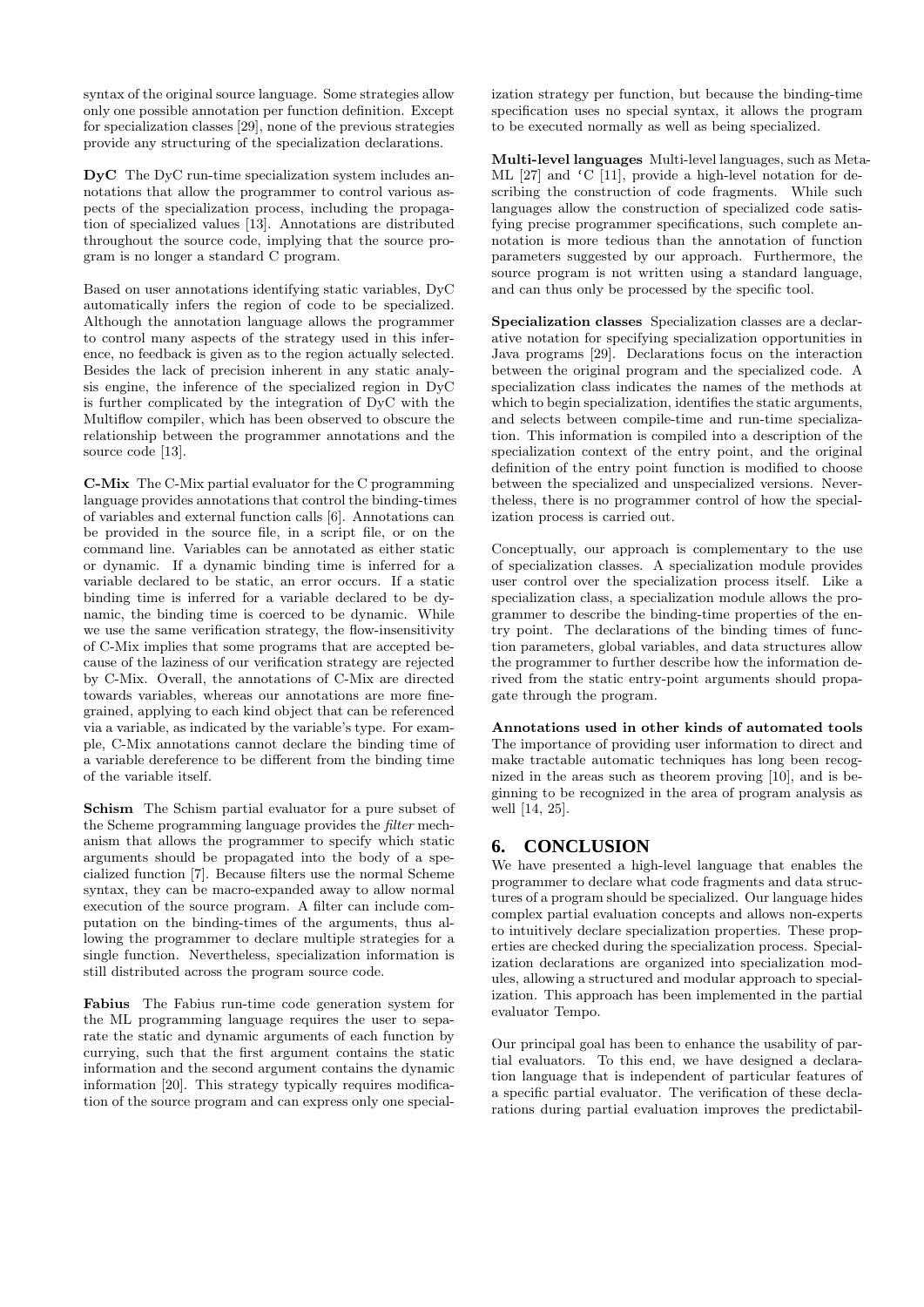ity of the specialization process. Finally, the separation of the specialization declarations from the source program and the organization of related specialization declarations into specialization modules facilitates the reusability of acquired specialization expertise.

Our language permits the programmer to describe how static information should propagate through the program, but not to describe what transformations should be performed based on this information. For example, to limit code size, it can be useful to avoid unrolling loops. We have already begun to extend our declaration language to allow the programmer to specify constraints on the values of function parameters and global variables. This feature enables a better control of constant propagation and thus provides a means to disable loop unrolling.

## **7. ACKNOWLEDGMENTS**

The first and third authors were partially supported by the ITEA project ESAPS. The second author was partially supported by a grant from the Danish Natural Science Research Council.

## **8. REFERENCES**

- [1] L. Andersen. Program Analysis and Specialization for the C Programming Language. PhD thesis, Computer Science Department, University of Copenhagen, May 1994. DIKU Technical Report 94/19.
- [2] P. Andersen. Partial evaluation applied to ray tracing. In W. Mackens and S. Rump, editors, Software Engineering in Scientific Computing, pages 78–85. Vieweg, 1996. DIKU Technical Report D-289.
- [3] J. M. Ashley and C. Consel. Fixpoint computation for polyvariant static analyses of higher-order applicative programs. ACM Transactions on Programming Languages and Systems, 16(5):1431–1448, 1994.
- [4] A. Berlin and R. Surati. Partial evaluation for scientific computing: The supercomputer toolkit experience. In ACM SIGPLAN Workshop on Partial Evaluation and Semantics-Based Program Manipulation, pages 133–141, Orlando, FL, USA, June 1994. Technical Report 94/9, University of Melbourne, Australia.
- [5] A. Bondorf. Improving binding times without explicit CPS-conversion. In ACM Conference on Lisp and Functional Programming, pages 1–10, San Francisco, CA, USA, June 1992. ACM Press.
- [6] C-Mix/II user and reference manual. http://www.diku.dk/ research-groups/topps/activities/cmix/download/, 2000.
- [7] C. Consel. A tour of Schism: a partial evaluation system for higher-order applicative languages. In Partial Evaluation and Semantics-Based Program Manipulation, pages 66–77, Copenhagen, Denmark, June 1993. ACM Press.
- [8] C. Consel, L. Hornof, F. Noël, J. Noyé, and E. Volanschi. A uniform approach for compile-time

and run-time specialization. In O. Danvy, R. Glück, and P. Thiemann, editors, Partial Evaluation, International Seminar, Dagstuhl Castle, number 1110 in Lecture Notes in Computer Science, pages 54–72, Feb. 1996.

- [9] C. Consel and S. Khoo. Parameterized partial evaluation. ACM Transactions on Programming Languages and Systems, 15(3):463–493, 1993.
- [10] R. Constable, S. Allen, H. Bromley, W. Cleaveland, J. Cremer, R. Harper, D. Howe, T. Knoblock, N. Mendler, P. Panangaden, J. Sasaki, and S. Smith. Implementing Mathematics with the Nuprl Development System. Prentice-Hall, 1986.
- [11] D. Engler, W. Hsieh, and M. Kaashoek. 'C: A language for high-level, efficient, and machine-independent dynamic code generation. In Conference Record of the  $23^{rd}$  Annual ACM SIGPLAN-SIGACT Symposium on Principles Of Programming Languages, pages 131–144, St. Petersburg Beach, FL, USA, Jan. 1996. ACM Press.
- [12] B. Grant, M. Mock, M. Philipose, C. Chambers, and S. Eggers. The benefits and costs of DyC's run-time optimizations. ACM Transactions on Programming Languages and Systems, 22(5):932–972, 2000.
- [13] B. Grant, M. Mock, M. Philipose, C. Chambers, and S. Eggers. DyC: An expressive annotation-directed dynamic compiler for C. Theoretical Computer Science, 248(1–2):147–199, 2000.
- [14] B. Grobauer. Cost recurrences for DML programs. In ICFP 2001: International Conference on Functional Programming, pages 253–264, Florence, Italy, Sept. 2001. ACM Press.
- [15] L. Hornof and J. Noyé. Accurate binding-time analysis for imperative languages: Flow, context, and return sensitivity. Theoretical Computer Science, 248(1–2):3–27, 2000.
- [16] T. Knoblock and E. Ruf. Data specialization. In PLDI'96 [24], pages 215–225. Also TR MSR-TR-96-04, Microsoft Research, February 1996.
- [17] J. Kono and T. Masuda. Efficient RMI: Dynamic specialization of object serialization. In Proceedings of the 20th International Conference on Distributed Computing Systems, pages 308–315, Taipei, Taiwan, Apr. 2000. IEEE Computer Society Press.
- [18] J. Lawall. Faster Fourier transforms via automatic program specialization. In J. Hatcliff, T. Mogensen, and P. Thiemann, editors, Partial Evaluation—Practice and Theory. Proceedings of the 1998 DIKU International Summerschool, volume 1706 of Lecture Notes in Computer Science, pages 338–355, Copenhagen, Denmark, 1999. Springer-Verlag.
- [19] A.-F. Le Meur, C. Consel, and B. Escrig. Guaranteed configurability of components via specialization modules. Research Report 1256-01, LaBRI, Bordeaux, France, Mar. 2001.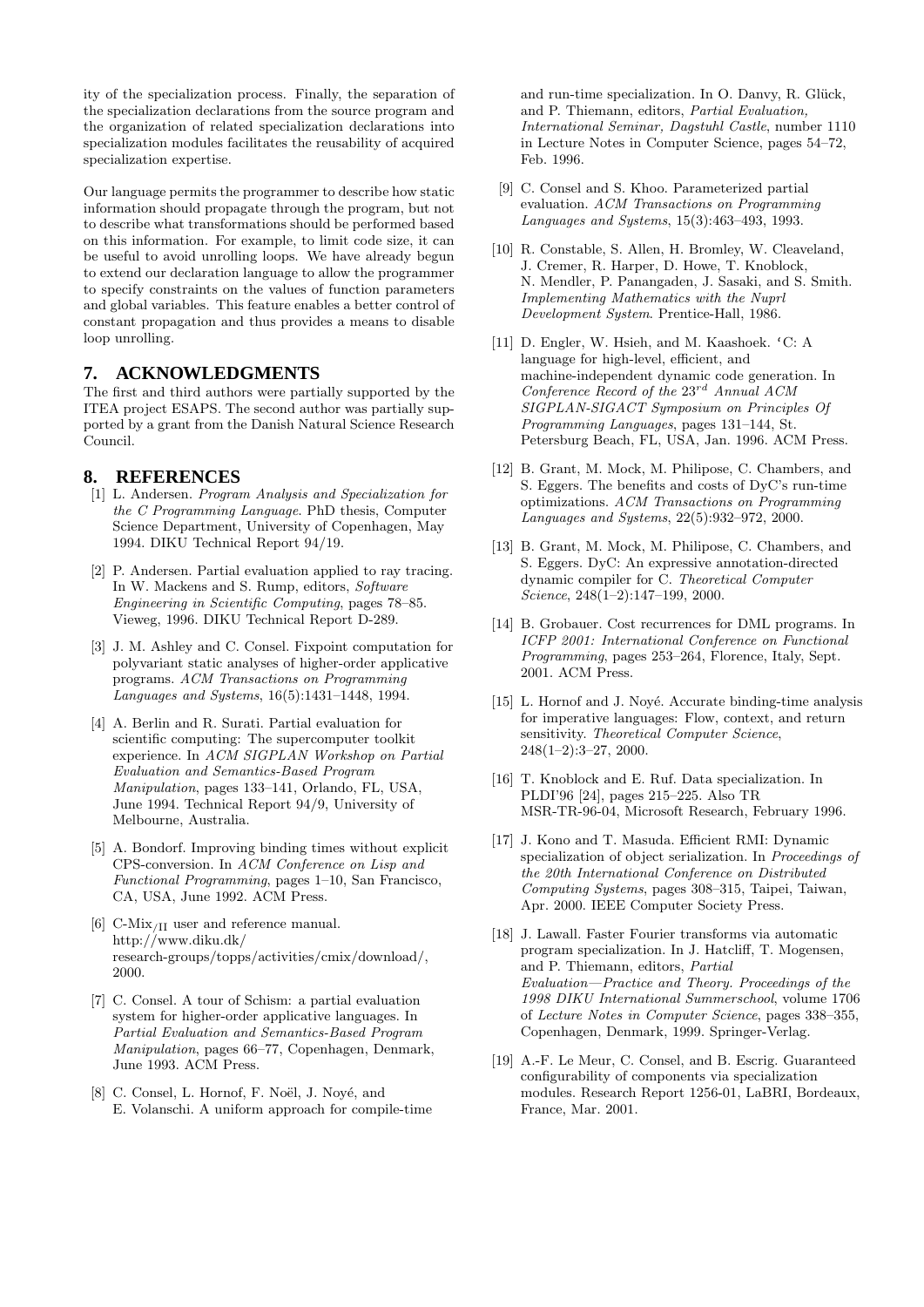- [20] P. Lee and M. Leone. Optimizing ML with run-time code generation. In PLDI'96 [24], pages 137–148.
- [21] R. Marlet, S. Thibault, and C. Consel. Efficient implementations of software architectures via partial evaluation. Journal of Automated Software Engineering, 6(4):411–440, Oct. 1999.
- [22] D. McNamee, J. Walpole, C. Pu, C. Cowan, C. Krasic, C. Goel, C. Consel, G. Muller, and R. Marlet. Specialization tools and techniques for systematic optimization of system software. ACM Transactions on Computer Systems, 19:217–251, May 2001.
- [23] G. Muller, R. Marlet, E. Volanschi, C. Consel, C. Pu, and A. Goel. Fast, optimized Sun RPC using automatic program specialization. In Proceedings of the 18th International Conference on Distributed Computing Systems, Amsterdam, The Netherlands, May 1998. IEEE Computer Society Press.
- [24] Proceedings of the ACM SIGPLAN '96 Conference on Programming Language Design and Implementation, Philadelphia, PA, USA, May 1996. ACM SIGPLAN Notices, 31(5).
- [25] B. Ryder. A position paper on compile-time program analysis. ACM SIGPLAN Notices, 32(1):110–114, Jan. 1997.
- [26] U. Schultz, J. Lawall, C. Consel, and G. Muller. Towards automatic specialization of Java programs. In Proceedings of the European Conference on Object-oriented Programming (ECOOP'99), volume 1628 of Lecture Notes in Computer Science, pages 367–390, Lisbon, Portugal, June 1999.
- [27] W. Taha and T. Sheard. Multi-stage programming with explicit annotations. In ACM SIGPLAN Symposium on Partial Evaluation and Semantics-Based Program Manipulation, pages 203–217, Amsterdam, The Netherlands, June 1997. ACM Press.
- [28] S. Thibault and C. Consel. A framework for application generator design. In Proceedings of the Symposium on Software Reusability, Boston, MA, USA, May 1997.
- [29] E. Volanschi, C. Consel, G. Muller, and C. Cowan. Declarative specialization of object-oriented programs. In OOPSLA'97 Conference Proceedings, pages 286–300, Atlanta, GA, USA, Oct. 1997. ACM Press.

#### **APPENDIX**

#### **A. ANALYSES**

We define a specializer that relies on three analyses: alias analysis, binding-time analysis, and evaluation-time analysis. Alias analysis associates each dereferenced expression  $*E$  with the set of *abstract locations* (program variables or dereferences of program variables) to which it can refer. Any analysis algorithm can be used. No verification is performed during alias analysis, but alias information is crucial to be able to transmit binding-time and constraint information across pointers. Binding-time analysis classifies

each expression as either static, indicating that its value depends only on information known during partial evaluation, or dynamic, indicating that its value depends on information not available until execution time. This phase checks that each location declared as static is inferred to be static, and coerces each location declared as dynamic to be dynamic. Evaluation-time analysis ensures the consistency of the specialized program. This phase guarantees that each variable referenced in the specialized program is also initialized in the specialized program, and addresses the problem of specializing a static expression for which the specialization-time value is not meaningful at run time.

We now present the source language and the analyses that affect the binding-time annotations, *i.e.*, the binding-time analysis and the evaluation-time analysis, in more detail.

#### Source Language

The source language is a simple, non-recursive, imperative language including one-argument functions, assignment statements, conditional statements, and dereference expressions. A program consists of a collection of global variables and functions, defined as follows:

| $G \in$ | Global ::= $T x$                     |                                                  |
|---------|--------------------------------------|--------------------------------------------------|
| $F \in$ | Function ::= $f(Tx)S$                |                                                  |
| $T \in$ |                                      | Type ::= int $T*$                                |
| $S \in$ |                                      | Statement ::= $L = E$ ; $  {T x; S}   {S_1 S_2}$ |
|         |                                      | if $(E)$ then $S_1$ else $S_2$   $f(E)$          |
|         | $E \in$ Expression ::= $x   kx   *E$ |                                                  |
|         | $L \in$ L-expression ::= $x \mid *E$ |                                                  |

The entry point is assumed to be a statement invoking one of the defined procedures. The semantics is standard.

#### Binding-Time Analysis

Binding-time analysis infers a binding time for each program construct based on the inferred binding time for each abstract location and on the programmer's declarations. Binding times are denoted as S (static) and D (dynamic), where  $S \subseteq D$ . Programmer declarations are denoted as S, indicating that the location must be considered static when referenced, D, indicating that the location must be considered dynamic when referenced, and  $U$ , indicating that there is no constraint on the binding time of the location. These constraints are ordered as  $\mathcal{U} \subseteq \mathcal{S}$  and  $\mathcal{U} \subseteq \mathcal{D}$ . The operation  $c \oplus b$  produces a binding time compatible with both the constraint  $c$  and the binding time  $b$ , and is defined as follows:

$$
\mathcal{S} \oplus \mathsf{S} = \mathsf{S} \qquad \mathcal{D} \oplus b = \mathsf{D} \qquad \mathcal{U} \oplus b = b
$$

Note that  $S \oplus D$  is not defined, because S and D are incompatible. The operation ⊕ can thus be used both to compute a new binding time and to check compatibility.

Let  $\Sigma$  be an environment mapping each location to a constraint, Γ be an environment mapping each location to a binding time, and  $\Phi$  be an environment mapping each function name to its definition. Correct annotation of a statement S is specified by the judgment  $\Sigma, \Gamma, \Phi \vdash_{\mathbf{s}} S : \hat{S}, \Gamma',$ where  $\hat{S}$  is the binding-time annotated counterpart of the statement S, and  $\Gamma'$  is a new binding-time environment re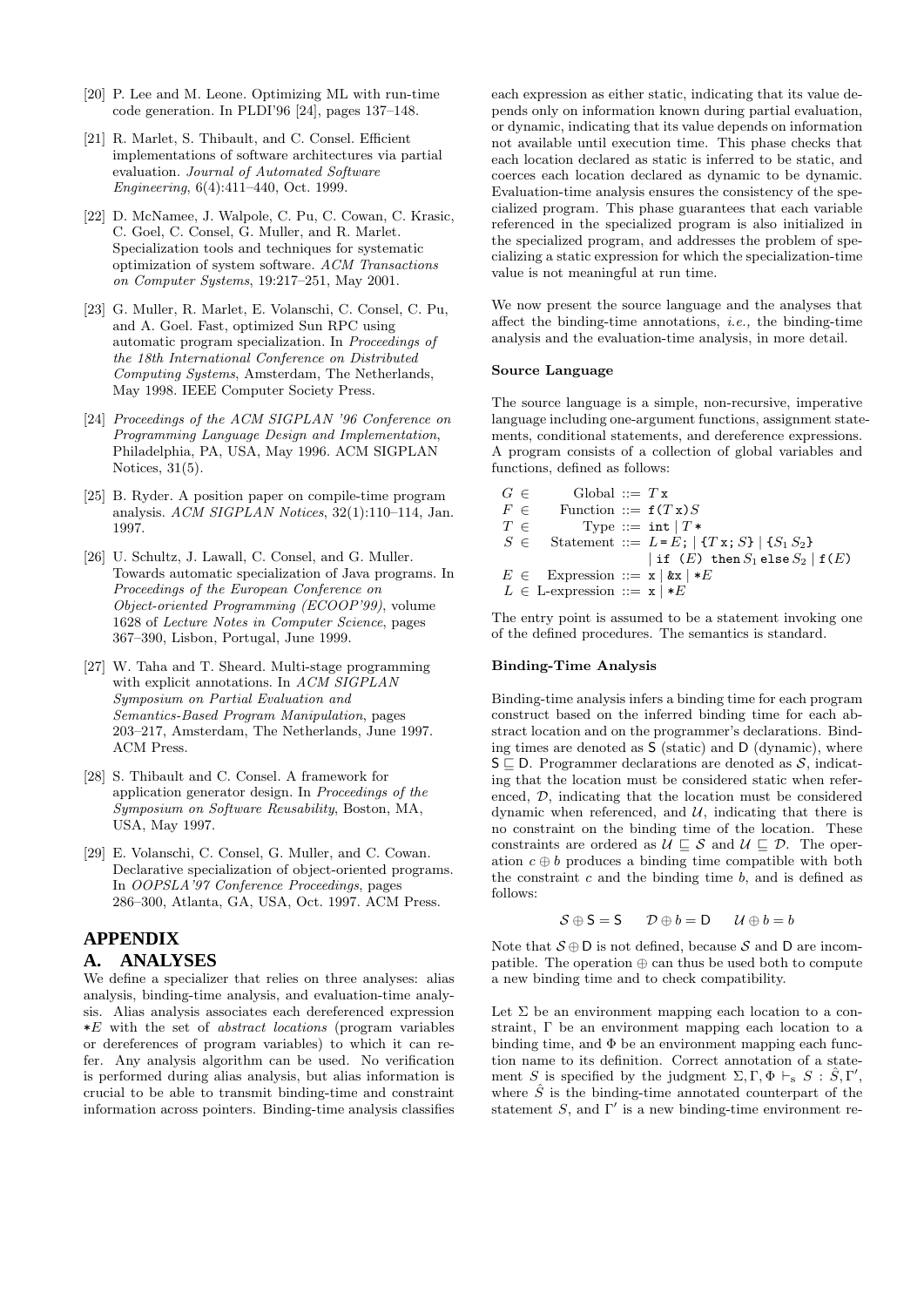flecting the assignments processed while analyzing S. Correct annotation of an expression  $E$  is specified by the judgment  $\Sigma, \Gamma \vdash_e E : \hat{E}^b$ , where b is a binding-time and  $\hat{E}^b$  is a binding-time annotated expression. Finally, correct annotation of an L-expression  $L$  is specified by the judgment  $\Sigma, \Gamma \vdash_1 L : \hat{L}^b$ , where b is a binding-time and  $\hat{L}^b$  is a bindingtime annotated L-expression. Binding times that satisfy these rules can be inferred by standard techniques.

Most of the well-formedness rules are standard for a flowsensitive binding-time analysis of an imperative language [15]. We thus present only the rules that involve the constraints derived from the specialization module:

Function Call: A specialization scenario for a function declares the expected binding time of the parameter, as well as the expected binding time of all possible dereferences of the parameter, according to its type. The well-annotatedness rule for a function call is as follows:

 $=$   $\rightarrow$   $\rightarrow$ 

$$
\Sigma, \Gamma \vdash_{\mathsf{E}} E : E^{\mathsf{T}}
$$
\n
$$
\mathbf{f} \mapsto (\mathbf{x}, [c, c_1, \dots, c_m], S) \in \Phi
$$
\n
$$
\mathcal{L}^*(E) = [(\kappa_1, \delta_1), \dots, (\kappa_m, \delta_m)]
$$
\n
$$
(c_1 \sqcup (\bigsqcup \{\Sigma(l) \mid l \in \kappa_1\}) \sqcup (\bigsqcup \{\Sigma(p) \mid p \in \delta_1\})) \oplus
$$
\n
$$
(\bigsqcup \{\Gamma(l) \mid l \in \kappa_1\})
$$
\n
$$
\vdots
$$
\n
$$
(c_m \sqcup (\bigsqcup \{\Sigma(l) \mid l \in \kappa_m\}) \sqcup (\bigsqcup \{\Sigma(p) \mid p \in \delta_m\})) \oplus
$$
\n
$$
(\bigsqcup \{\Gamma(l) \mid l \in \kappa_m\})
$$
\n
$$
\Sigma' = \Sigma[\mathbf{x} \mapsto c, \mathbf{x}^1 \mathbf{x} \mapsto c_1, \dots, \mathbf{x}^m \mathbf{x} \mapsto c_m]
$$
\n
$$
\Sigma', \Gamma[\mathbf{x} \mapsto c \oplus b], \Phi \vdash_{\mathbf{s}} S : S', \Gamma'[\mathbf{x} \mapsto b'_\mathbf{x}]
$$
\n
$$
\text{update_fn}(\mathbf{f}, S')
$$
\n
$$
\Sigma, \Gamma, \Phi \vdash_{\mathbf{s}} \mathbf{f}(E) : \mathbf{f}(\hat{E}^b), \Gamma'
$$

The analysis of a function call includes three parts: analysis of the argument (the judgment  $\Sigma, \Gamma \vdash_e E : E^b$ ), verification that the binding-time of the argument and all possible dereferences of the argument match the specification of the parameter (the middle group of hypotheses), and finally analysis of the body of the called function (the final three lines of the hypotheses).

The declaration for the parameter specifies a binding time for each of the m possible levels of indirection, via the list  $[c, c_1, \ldots, c_m]$  stored in the function environment  $\Phi$ . The operation  $\mathcal{L}^*(E)$  accesses the aliases of E at each possible level of indirection. At each level, there are two kinds of aliases: concrete aliases  $κ$  and dummy aliases  $δ$ . Concrete aliases are program variables, and are associated with both a binding time and a constraint. Dummy aliases are parameter dereferences. These locations only serve to propagate the constraints on the parameters into the analysis of the body of the function. At each level, the constraint on the parameter is checked to be compatible with the constraints on both kinds of aliases, and with the binding times of the concrete aliases.

The body S of the called function is analyzed with respect to the current constraint environment  $\Sigma$  extended with the constraints on the possible dereferences of the parameter  $(*<sup>i</sup>$ refers to  $i$  dereferences of  $x$ ), and the current binding-time

environment Γ extended with the parameter bound to its binding time. The operator update fn is then used to update an implicit store of annotated function definitions with the annotated body  $\hat{S}$ . The resulting binding-time environment Γ' reflects the side-effects made by the body of the called function to non-local variables.

Assignment Statement: The binding time of the assignment statement is the least upper bound of the binding times inferred for the subexpressions. This binding time is checked to be compatible with the constraints on both the concrete and dummy aliases. If there is only one concrete alias the new binding time of this location is the binding time of the assignment, as shown by the following rule:

$$
\Sigma, \Gamma \vdash_1 L : \hat{L}^{b'} \qquad \Sigma, \Gamma \vdash_e E : \hat{E}^{b''} \qquad b = b' \sqcup b''
$$

$$
\mathcal{L}(L) = (\{l\}, \delta) \qquad \Sigma(l) \oplus b \qquad \forall p \in \delta, \Sigma(p) \oplus b
$$

$$
\Sigma, \Gamma, \Phi \vdash_s L = E; : \hat{L}^{b'} = b \hat{E}^{b''}; \Gamma[l \mapsto b]
$$

If there are multiple concrete aliases, then the new binding time of each possible location is the least upper bound of the binding time of the assignment and the previous binding time of the location.

Variable Reference: The binding time of a variable reference x is computed from the constraint  $\Sigma(\mathbf{x})$  and the current binding time  $\Gamma(x)$ , as follows:

$$
\Sigma, \Gamma \vdash_e x : x^{\Sigma(x) \oplus \Gamma(x)}
$$

Dereference Expression: The binding time of a dereference expression takes into account the binding time of the dereferenced expression  $E$ , as well as the binding times and constraints associated with the possible aliases.

$$
\Sigma, \Gamma \vdash_{e} E : \hat{E}^{b} \qquad \mathcal{L}(\ast E) = (\kappa, \delta) \qquad b' = \bigsqcup \{\Gamma(l) \mid l \in \kappa\}
$$
\n
$$
c_{\mathbf{C}} = \bigsqcup \{\Sigma(l) \mid l \in \kappa\} \qquad c_{\mathbf{d}} = \bigsqcup \{\Sigma(p) \mid p \in \delta\}
$$
\n
$$
\Sigma, \Gamma \vdash_{e} \ast E : (\ast \hat{E})^{(c_{c} \sqcup c_{\mathbf{d}}) \oplus (b \sqcup b')} \qquad \square
$$

#### Evaluation-Time Analysis

The forward dependency analysis performed by bindingtime analysis is not sufficient to guide the construction of a meaningful specialized program. Two kinds of problems can occur. First, if a variable is referenced when considered dynamic, the reference can appear in the specialized program and all possible reaching initializations of the variable must appear in the specialized program as well, even those that are static. Second, if the specialization-time value of a static expression cannot be "lifted", i.e., converted to syntax, the expression must be considered dynamic when it occurs in a dynamic context.<sup>3</sup> Both of these adjustments require the backwards propagation of information, and are performed by evaluation-time analysis [15].

When the evaluation-time analysis determines that a static assignment must appear in the specialized program, the assignment is reannotated to be both static and dynamic. This reannotation does not interfere with the propagation

<sup>3</sup>For compile-time specialization, for example, an address is not liftable.